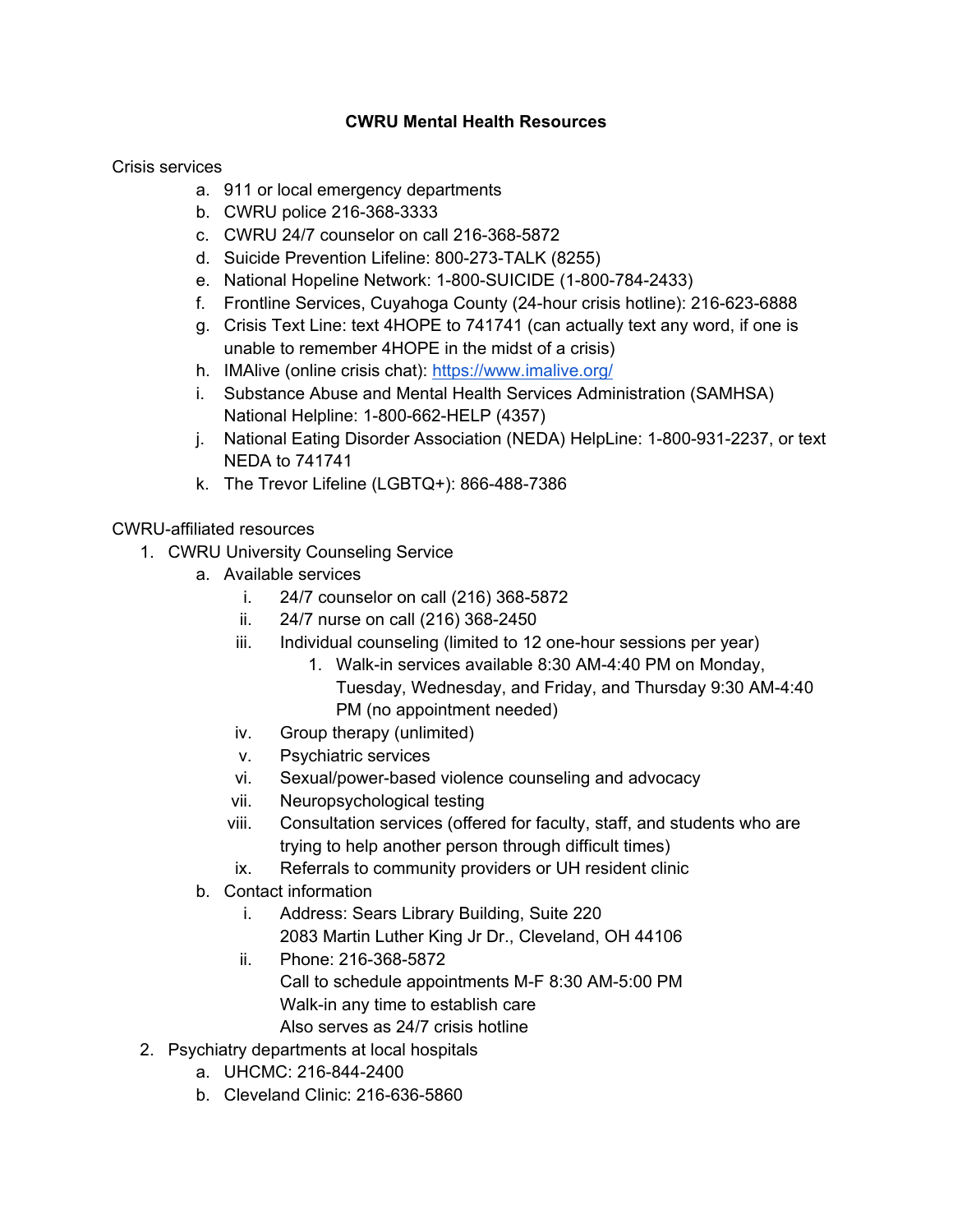- i. Can also chat online with a representative at https://my.clevelandclinic.org/departments/neurological/depts/behavioralhealth/adult-psychiatry
- c. MHMC: 216-778-4428
- 3. Office of Multicultural Affairs: https://case.edu/studentlife/multicultural/
- 4. LGBT Center: https://case.edu/lgbt/
- 5. Interreligious Council: https://case.edu/studentlife/about/dean-students/interreligiouscouncil
- 6. Women's Center: https://case.edu/centerforwomen/
- 7. Disability Resources: Call 216-368-5230, email disability@case.edu, or visit https://case.edu/studentlife/healthcounseling/disability-resources
	- a. Have drop-in hours (listed on website) where students are welcome to check in or ask questions

Resources available through the community (local and online)

- 1. National Alliance on Mental Illness (NAMI)
	- a. Nation's largest grassroots mental health organization dedicated to improving the lives of persons living with serious mental illness and their families
	- b. Information and resources available through NAMI Greater Cleveland can be found at https://namigreatercleveland.org/ or by calling 216-875-7776
	- c. Offers free, community-based support groups for people who have lived experiences with mental illness: https://namigreatercleveland.org/supportgroups/peer-support-groups/
		- i. Will hopefully be starting a student support group soon
	- b. Multicultural Outreach Program (targets the mental health needs of the African American and Hispanic/Latino communities): https://namigreatercleveland.org/support-groups/multicultural-outreach/
- 2. To Write Love on Her Arms
	- a. Non-profit organization which aims to present hope for people struggling with addiction, depression, self-injury and thoughts of suicide while also investing directly into treatment and recovery
	- b. Can be connected to resources at https://twloha.com/find-help/
- 3. United Way 211 First Call for Help
	- a. United Way 2-1-1 Help Center provides free and confidential 24-hour access to a compassionate professional who will review your options for help, develop a plan and act as your advocate if you are faced with barriers to service
	- b. Call 211 or visit https://www.211oh.org/
- 4. Sexual misconduct/Title IX https://case.edu/equity/
	- a. National Domestic Violence Hotline: 1-800-799-7233
	- b. Cleveland Rape Crisis Center: 216-619-6192
		- i. 24-hour crisis and support hotline
		- ii. Victim assistance during criminal justice process
		- iii. Individual counseling for survivors and their loved ones
		- iv. Support groups